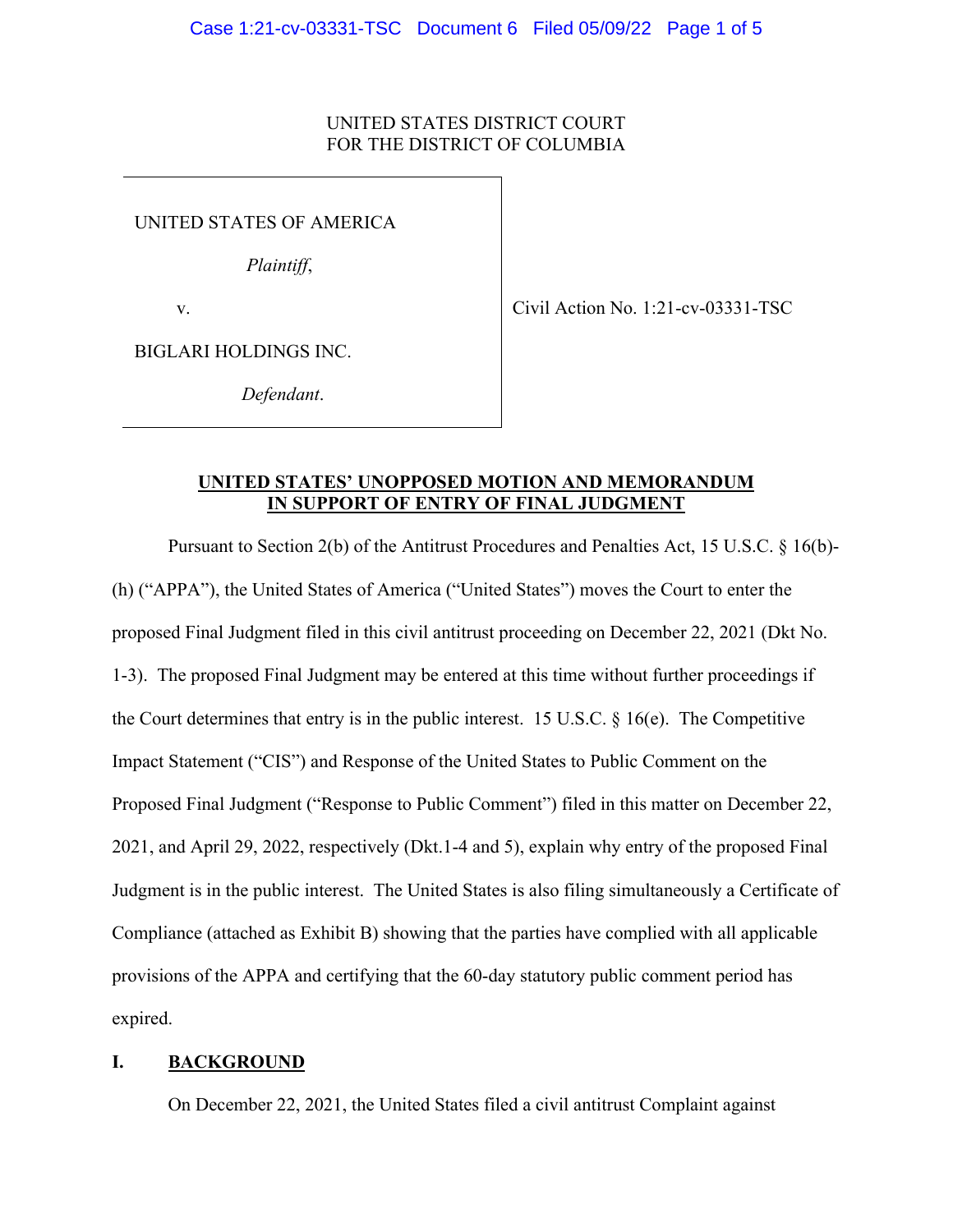#### Case 1:21-cv-03331-TSC Document 6 Filed 05/09/22 Page 2 of 5

Defendant Biglari Holdings, Inc. ("Biglari") related to Biglari's acquisition of voting securities of Cracker Barrel Old Country Store, Inc. ("Cracker Barrel") in March 2020. The Complaint alleges that the Defendant violated Section 7A of the Clayton Act, 15 U.S.C. § 18a, commonly known as the Hart-Scott-Rodino Antitrust Improvements Act of 1976 (the "HSR Act"). The HSR Act requires certain acquiring persons and certain persons whose voting securities or assets are to be acquired to file pre-transaction notification with the Department of Justice and the Federal Trade Commission (collectively, the "federal antitrust agencies" or "agencies") and to observe a statutorily mandated waiting period before consummating their acquisition.<sup>[1](#page-1-0)</sup> A fundamental purpose of the notification and waiting period is to provide the agencies an opportunity to review proposed acquisitions and, if appropriate, to challenge transactions under applicable law before the transactions are consummated.

The Complaint alleges that Biglari was in continuous violation of the HSR Act each day during the period beginning March 16, 2020 through July 20, 2020, when the waiting period expired on its corrective filing. Under section (g)(1) of the HSR Act, 15 U.S.C  $\S$  18a(g)(1), the United States may recover a civil penalty for violations of the HSR Act up to \$43,[2](#page-1-1)80<sup>2</sup> per day of violation. Accordingly, the Complaint seeks "an appropriate civil penalty."

At the same time the Complaint was filed, the United States filed a proposed Final

<span id="page-1-0"></span><sup>&</sup>lt;sup>1</sup> The HSR Act requires that "no person shall acquire, directly or indirectly, any voting securities of any person" exceeding certain thresholds until both have made premerger notification filings and the post-filing waiting period has expired. 15 U.S.C. § 18a(a). The post-filing waiting period is 30-days for most transactions (all-cash tender offers and certain bankruptcies observe a 15-day waiting period). 18 U.S.C. § 18a(b). If neither agency issues an additional request for information pursuant to 18 U.S.C. § 18a(e) prior to the expiration of this initial waiting period, the parties may consummate the transaction.

<span id="page-1-1"></span><sup>&</sup>lt;sup>2</sup> The maximum daily civil penalty, which had been \$10,000, was increased to \$11,000 for violations occurring on or after November 20, 1996, pursuant to the Debt Collection Improvement Act of 1996, Pub. L. 104-134 § 31001(s) and FTC Rule 1.98, 16 DC.F.R. § 1.98, 61 Fed. Reg. 54548 (Oct. 21, 1996). The maximum daily penalty in effect at the time of Biglari's corrective filing was \$43,280 per day. The maximum daily penalty was increased to \$46,517 for violations occurring on or after January 10, 2022, 87 Fed Reg. 1070 (Jan. 10, 2022).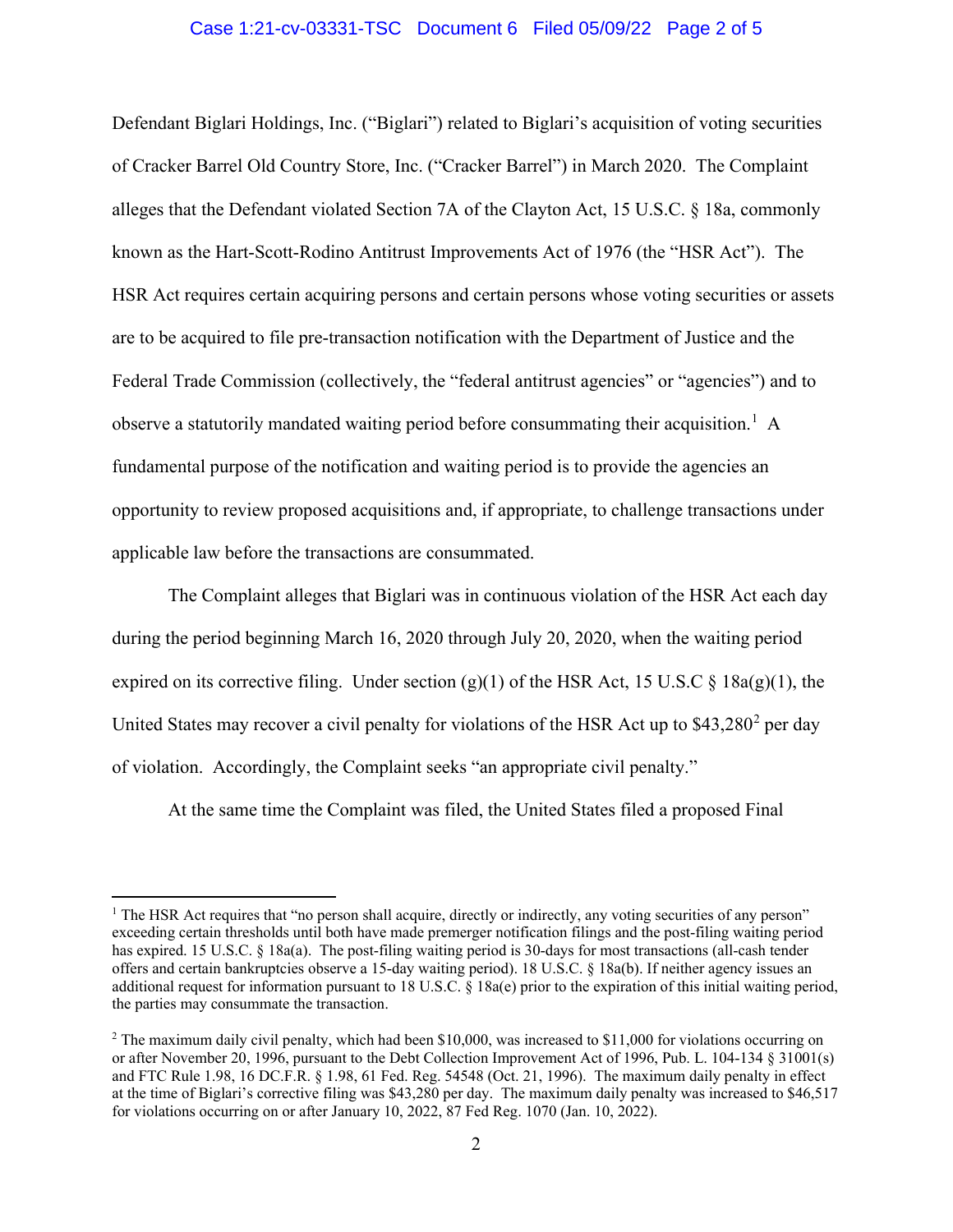#### Case 1:21-cv-03331-TSC Document 6 Filed 05/09/22 Page 3 of 5

Judgment, a Stipulation and Order, and a CIS describing the events giving rise to the alleged violation and the proposed Final Judgment. The Stipulation, which was agreed to by the parties, provides that the proposed Final Judgment may be entered by the Court once the requirements of the APPA have been met. The proposed Final Judgment requires Biglari to pay a civil penalty of \$1,374,190 within 30-days of entry of the Final Judgment.

Entry of the proposed Final Judgment will terminate this action, except that the Court will retain jurisdiction to construe, modify, or enforce the provisions of the Final Judgment and to punish violations thereof.

#### **II. COMPLIANCE WITH THE APPA**

The Certificate of Compliance filed with the Motion and Memorandum states that all the requirements of the APPA have been satisfied. In particular, the APPA requires a 60-day period for the submission of written comments relating to the proposed Final Judgment, 15 U.S.C. § 16(b). In compliance with the APPA, the United States filed the proposed Final Judgment and CIS with the Court on December 22, 2021, and published the proposed Final Judgment and CIS in the *Federal Register* on January 5, 2022, *see* 87 Fed. Reg. 484 (2022); and caused a summary of the terms of the proposed Final Judgment and CIS, along with directions for the submission of written comments, to be published in *The Washington Post* for seven days during the period from December 31, 2021, through January 6, 2022. The public comment period concluded on March 7, 2022, and the United States received one comment. Pursuant to 15 U.S.C. § 16(d), the United States filed a Response to Public Comment on April 29, 2022 (Dkt. No.5) and published it and the public comment in the *Federal Register* on May 5, 2022, *see* 87 Fed. Reg. 26787 (2022).

## **III. STANDARD OF JUDICIAL REVIEW**

Before entering the proposed Final Judgment, the APPA requires the Court to determine

3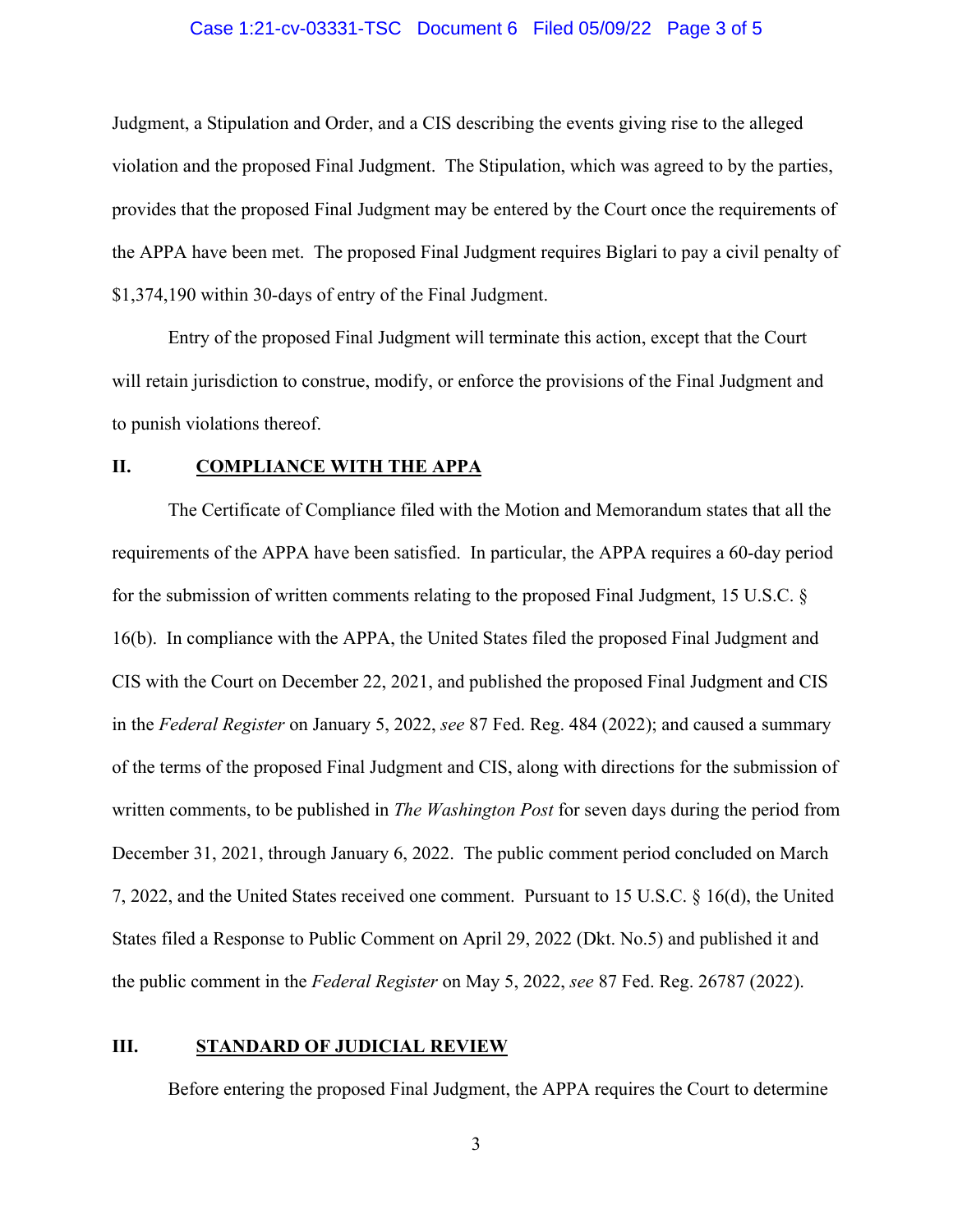### Case 1:21-cv-03331-TSC Document 6 Filed 05/09/22 Page 4 of 5

whether the proposed Final Judgment "is in the public interest." 15 U.S.C. § 16(e)(1). In

making that determination, the Court shall consider:

- (A) the competitive impact of such judgment, including termination of alleged violations, provisions for enforcement and modification, duration of relief sought, anticipated effects of alternative remedies actually considered, whether its terms are ambiguous, and any other competitive considerations bearing upon the adequacy of such judgment that the court deems necessary to a determination of whether the consent judgment is in the public interest; and
- (B) the impact of entry of such judgment upon competition in the relevant market or markets, upon the public generally and individuals alleging specific injury from the violations set forth in the complaint including consideration of the public benefit, if any, to be derived from a determination of the issues at trial.

15 U.S.C. § 16(e)(1)(A)-(B). Section 16(e)(2) of the APPA states that "[n]othing in this section shall be construed to require the court to conduct an evidentiary hearing or to require the court to permit anyone to intervene." 15 U.S.C. § 16(e)(2). In its CIS, the United States explained the meaning and the proper application of the public interest standard under the APPA to this case and now incorporates those statements by reference.

# **IV. ENTRY OF THE PROPOSED FINAL JUDGMENT IS IN THE PUBLIC INTEREST**

The United States alleged in its Complaint that Biglari was in continuous violation of the HSR Act each day during the period beginning March 16, 2020 through July 20, 2020 in violation of Section 7A of the Clayton Act, 15 U.S.C. §18a. As explained in the CIS and the Response to Public Comment, the proposed Final Judgment imposes a \$1,374,190 civil penalty and is designed to address the HSR violation alleged in the Complaint, penalize the Defendant, and deter Defendant and others from violating the HSR Act. The public has had the opportunity to comment on the proposed Final Judgment. As explained in the CIS and Response to Public Comment, entry of the proposed Final Judgment is in the public interest.